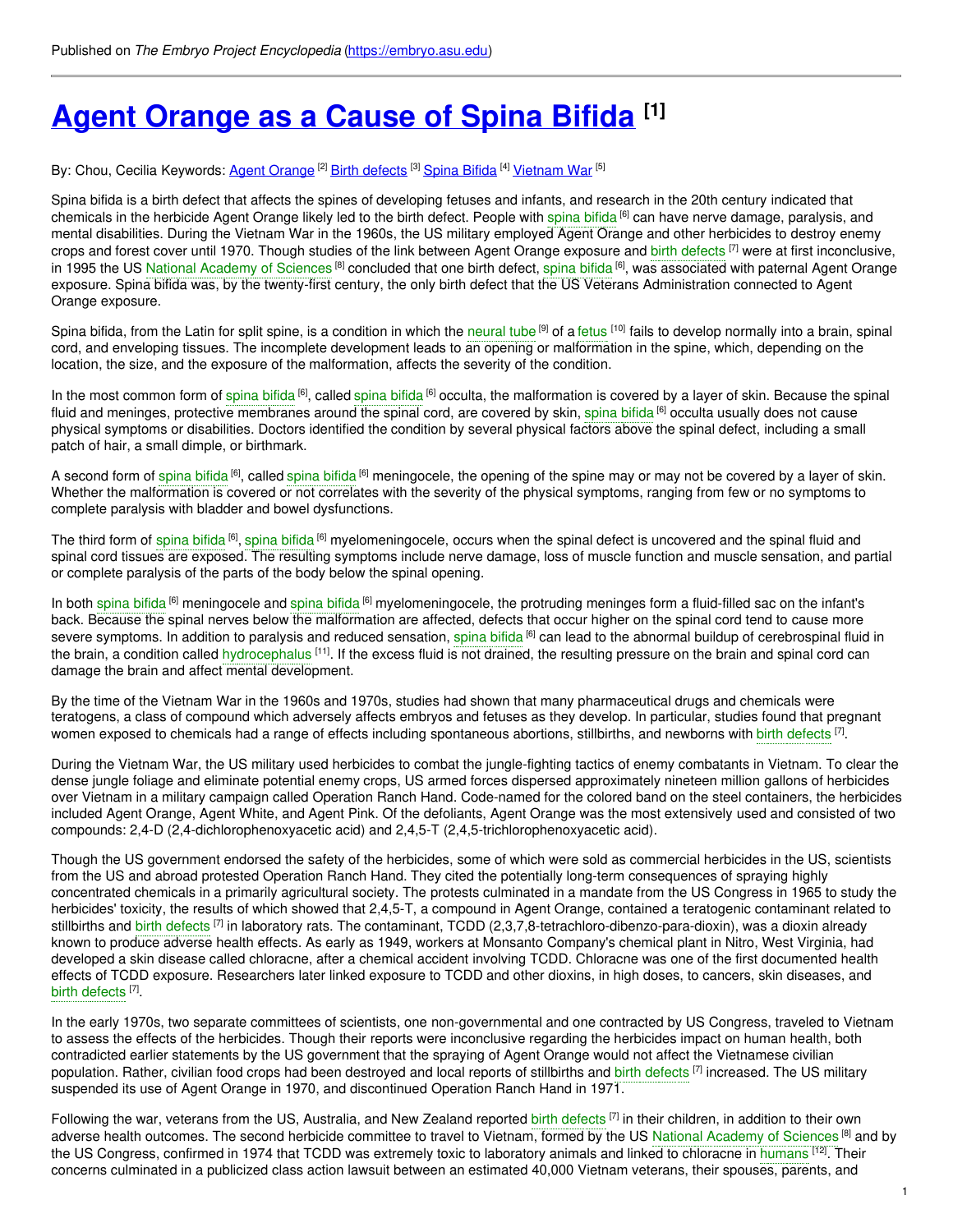children, and the US chemical manufacturers of the herbicides used in the Vietnam War. After seven years, both sides reached a settlement in 1984 when seven chemical companies, including Dow Chemical Company in Midland, Michigan, and Monsanto Company, in St. Louis, Missouri, agreed to create a 180 million dollar fund for veterans and their families.

However, the 1984 settlement did not resolve the growing public concern that Agent Orange exposure had long-term effects on the children of veterans exposed to it. To address growing concerns and minimal scientific research on the potentially harmful effects of Agent Orange, the US government and US military conducted several studies on the health of Vietnam veterans in the 1980s.

In the 1984 Birth Defects Study, researchers from the Centers for Disease Control and Prevention (CDC) in Atlanta, Georgia, J. David Erickson and his research team assessed whether or not Vietnam veterans were at increased risk of fathering infants with birth defects. Using birth records taken from the metropolitan Atlanta area between 1968 and 1980, they studied two cohorts: a case group of infants with birth [defects](https://embryo.asu.edu/search?text=birth%20defects) <sup>[7]</sup>, and a control group of infants without birth defects <sup>[7]</sup>. The researchers aimed to determine if there were more Vietnam veterans as fathers of the case group infants than in the control group. The researchers found approximately equal numbers of Vietnam veterans in the case group and the control group, leading them to conclude that overall, veterans were not at increased risk of fathering infants with birth [defects](https://embryo.asu.edu/search?text=birth%20defects) [7].

In the second part of the study, the researchers estimated the amount of Agent Orange that veteran fathers had been exposed to via two methods, personal interview and military records. Erickson and his colleagues noted that veterans with higher exposure scores had a higher than normal risk of fathering infants with [spina](https://embryo.asu.edu/search?text=spina%20bifida) bifida <sup>[6]</sup>. Though they described the finding as a statistical anomaly, the researchers stated that further attention should be given to the association between Agent Orange exposure and specific birth defects.

The second CDC study was the 1988 Vietnam Experience Study, in which the CDC assessed the physical health, psychological health, and reproductive health of Vietnam veterans. For each section, the CDC used military personnel records to compare the health of Vietnam veterans with non-Vietnam veterans who had served in the military during the same time period. Researchers Eugenia E. Calle, Muin J. Khoury, Linda A. Moyer, Coleen A. Boyle, M. Riduan Joesoef, and Robert J. Delaney conducted interviews with both groups of veterans that included questions about the veterans' reproductive health, including, if any of their children had birth [defects](https://embryo.asu.edu/search?text=birth%20defects) <sup>[7]</sup>.

Calle and her colleagues noted that Vietnam veterans were more likely than non-Vietnam veterans to report birth [defects](https://embryo.asu.edu/search?text=birth%20defects) <sup>[7]</sup> in their children, though hospital birth records showed similar rates of birth [defects](https://embryo.asu.edu/search?text=birth%20defects) <sup>[7]</sup> between the two groups. Of the types ofbirth defects <sup>[7]</sup>, the researchers found that Vietnam veterans reported higher rates of head and spine malformations, including [spina](https://embryo.asu.edu/search?text=spina%20bifida) bifida <sup>[6]</sup> and [hydrocephalus](https://embryo.asu.edu/search?text=hydrocephalus) <sup>[11]</sup>. However, an attempt to conduct a secondary study on cerebrospinal malformations failed, and the authors concluded that their findings were consistent with those of other studies—that Agent Orange could not be conclusively linked with the occurrence of birth [defects](https://embryo.asu.edu/search?text=birth%20defects)<sup>[7]</sup>.

Calle and her colleagues cited the ongoing efforts of a US Air Force Health Study, which surveyed the long-term health of veterans who handled and sprayed herbicides in the Vietnam War. After the initial US Air Force Health Study began in 1982, the US Air Force researchers conducted follow-up interviews and physical examinations on both veterans who had handled herbicides and veterans who had not handled herbicides. The physical examinations, which took place in 1982, 1985, 1987, and 1992, included laboratory testing, of blood, urine, and [semen](https://embryo.asu.edu/search?text=semen) <sup>[13]</sup> samples. In particular, the researchers measured the dioxin levels in the veterans to assess whether veterans with higher levels of dioxin also had adverse reproductive outcomes. Despite early evidence that there were more birth [defects](https://embryo.asu.edu/search?text=birth%20defects) <sup>[7]</sup> in the children of the Operation Ranch Hand veterans, the results had not yet been published in 1988, and therefore did not directly impact Calle and her colleagues' conclusions.

The CDC studies, the US Air Force Health Study, and a study the Australian government conducted on Australian Vietnam veterans, were the first major studies that focused on the association between birth [defects](https://embryo.asu.edu/search?text=birth%20defects) <sup>[7]</sup> of children with Vietnam service and Agent Orange exposure of parents. Though researchers in Vietnam also conducted studies on Vietnamese citizens and their children's birth [defects](https://embryo.asu.edu/search?text=birth%20defects) <sup>[7]</sup>, the research was unpublished and not peer reviewed. Erickson and his colleagues highlighted various methodological issues of Vietnamese studies, such as unverified data. Regarding their own studies, the research teams led by Erickson and Calle stated that methodological issues limited the CDC studies, such as the difficulty of measuring dioxin exposure and the complex factors that contribute to the occurrence of birth [defects](https://embryo.asu.edu/search?text=birth%20defects) <sup>[7]</sup>. Based on their inconclusive results, Erickson and his colleagues in the 1984 study recommended further investigation.

In 1991, US Congress enacted Public Law 102-4, also called the Agent Orange Act of 1991, whereby Congress acknowledged that Vietnam veterans with diseases shown to be caused by dioxin exposure could apply for disability compensation. Through the Act, Congress assumed several facts: that veterans with such diseases had been exposed to Agent Orange, and that the dioxin pollutants in Agent Orange were responsible for the veterans' diseases, which Congress termed service-connected diseases. Lastly, Congress directed the National Academy of Sciences to conduct reviews and evaluations of scientific literature every two years, to determine whether certain health problems were service-connected diseases and report those findings to the Veterans Administration. In the act, Congress listed the first service-connected diseases as chloracne, a skin disease, and two types of cancer, non-Hodgkin's lymphoma and soft-tissue sarcoma.

In 1996, the National [Academy](https://embryo.asu.edu/search?text=National%20Academy%20of%20Sciences) of Sciences<sup>[8]</sup> published two reports, "Veterans and Agent Orange Update 1996" and "Veterans and Agent Orange Update 1996: Summary and Highlights," the latter of which highlighted the National Academy's new conclusion regarding spina bifida and Agent Orange. In the first 1994 report, the National Academy had concluded, based on the scientific literature published from the 1970s to 1994, that [spina](https://embryo.asu.edu/search?text=spina%20bifida) bifida <sup>[6]</sup> was not linked to Agent Orange exposure. However, a 1995 update to the US Air Force Health Study led the committee to conclude that there was limited, suggestive evidence that Agent Orange exposure was associated with the occurrence of [spina](https://embryo.asu.edu/search?text=spina%20bifida) bifida <sup>[6]</sup> in Vietnam veterans' children. In the study update in 1995, they noted that there were four [neural](https://embryo.asu.edu/search?text=neural%20tube) tube <sup>[9]</sup> defects in the Operation Ranch Hand group, compared with no neural tube defects among the comparison group's children.

When the National [Academy](https://embryo.asu.edu/search?text=National%20Academy%20of%20Sciences) of Sciences <sup>[8]</sup> evaluated the 1995 results of the US Air Force Operation Ranch Hand study, along with the previous CDC studies from the 1980s, they changed their conclusion regarding the link between [spina](https://embryo.asu.edu/search?text=spina%20bifida) bifida <sup>[6]</sup> and Agent Orange exposure. Due to the altered conclusions in the 1996 report, the Veterans Administration added [spina](https://embryo.asu.edu/search?text=spina%20bifida) bifida <sup>[6]</sup> to the list of service-connected diseases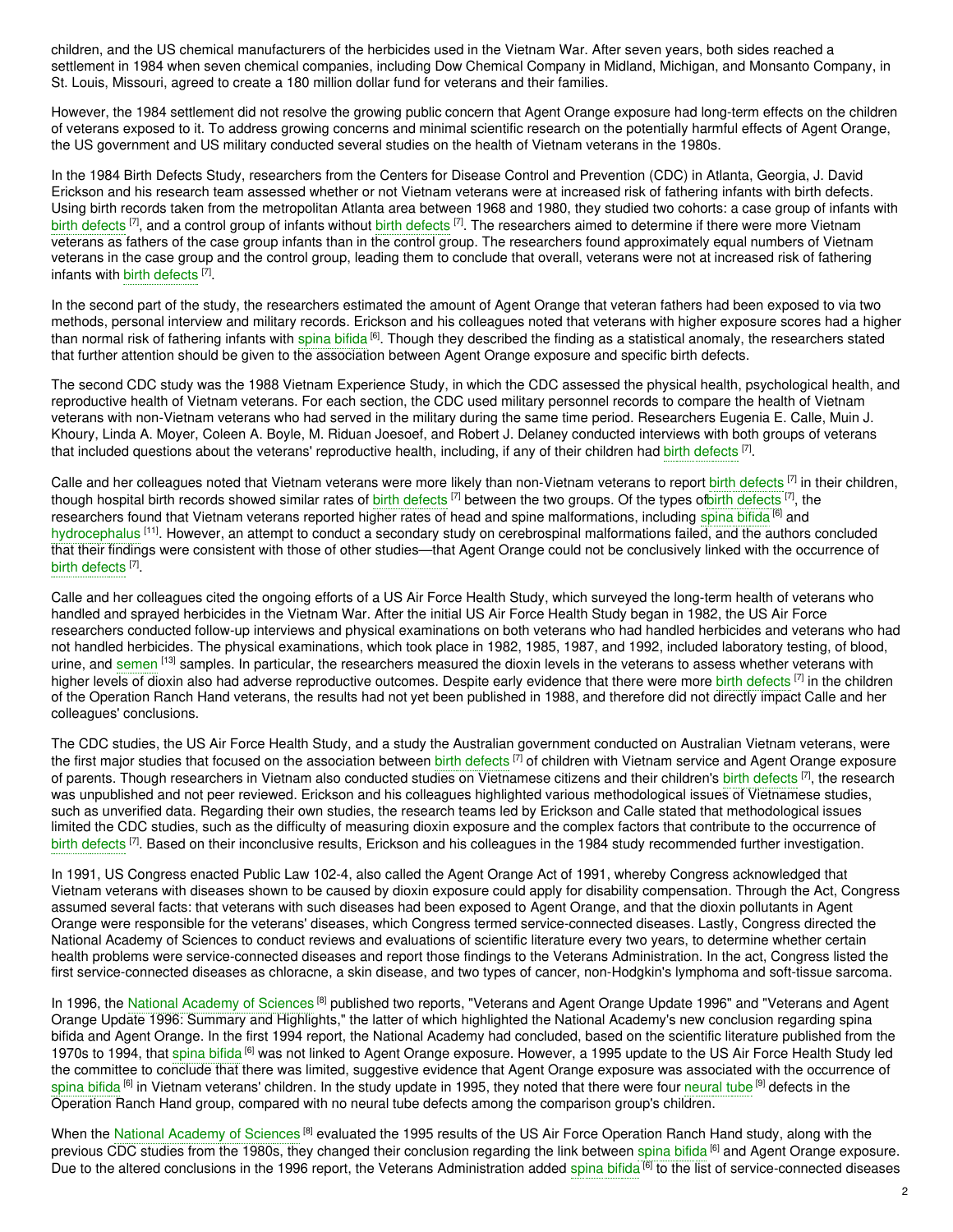eligible for compensation. In 1996, the department began offering compensation to veterans whose children were born with severe forms of the condition: [spina](https://embryo.asu.edu/search?text=spina%20bifida) bifida <sup>[6]</sup> meningocele and spina bifida myelomeningocele.

In 2006, researchers Anh Duc Ngo at the University of Texas in Houston, Texas, and collaborators from the University of Sidney in Sydney, Australia and the University of Queensland in Brisbane, Australia, published a literature review of twenty-two studies associating parental exposure to Agent Orange with birth [defects](https://embryo.asu.edu/search?text=birth%20defects) <sup>[7]</sup>. Ngo and his colleagues emphasized the significance of their literature review because they focused on unpublished Vietnamese studies that had not been reviewed by the National Academy of Sciences. According to the authors, they considered the Vietnamese studies a necessary part of the discussion that had not yet been included in previous investigations. The researchers concluded, based on thirteen Vietnamese studies and nine non-Vietnamese studies, that parental exposure to Agent Orange was linked with an increased risk of fathering children with birth [defects](https://embryo.asu.edu/search?text=birth%20defects) <sup>[7]</sup>. However, Ngo and his colleagues' paper was met with critical feedback that questioned the validity of the Vietnamese studies, due to the unpublished and inaccessible nature of the studies.

In 2010, Ngo and his colleagues released a second meta-analysis on the link between paternal exposure to Agent Orange and spina bifida, which partly addressed the criticism towards their first 2006 paper. In the second paper, they acknowledged that there were other causes of birth [defects](https://embryo.asu.edu/search?text=birth%20defects) <sup>[7]</sup>, besides Agent Orange, that may have affected their conclusions in the first study. Their purpose in the second literature review was to focus specifically on one birth defect, [spina](https://embryo.asu.edu/search?text=spina%20bifida) bifida <sup>[6]</sup>, and its relation to on paternal Agent Orange exposure. Analyzing the combined results of seven studies involving three hundred thirty cases of [spina](https://embryo.asu.edu/search?text=spina%20bifida) bifida <sup>[6]</sup>, Ngo and his colleagues concluded that paternal exposure to Agent Orange was associated with increased risk of [spina](https://embryo.asu.edu/search?text=spina%20bifida) bifida <sup>[6]</sup> in the offspring. Of the seven studies, the five non-Vietnamese studies included the two aforementioned CDC studies, the Air Force Health Study, the Australian government study, and a more recent 2006 study by researchers at the University of Texas A&M in Houston, Texas.

In a 2016 paper on the risk factors of [spina](https://embryo.asu.edu/search?text=spina%20bifida) bifida <sup>[6]</sup>, researchers from various Canadian institutions cited the 2010 meta-analysis by Ngo and his colleagues as strong evidence that paternal exposure to Agent Orange is a risk factor for [spina](https://embryo.asu.edu/search?text=spina%20bifida) bifida <sup>[6]</sup>. While studies have not conclusively shown that dioxin exposure causes [spina](https://embryo.asu.edu/search?text=spina%20bifida) bifida <sup>[6]</sup>, as of 2016, the US Department of Veterans Affairs considers spina bifida a service-connected disease and provides compensation to Vietnam veterans' children who have been diagnosed with spina bifida.

## **Sources**

- 1. Agent Orange Act of 1991, US Public Law 102-4. Enacted February 6, 1991. [https://www.congress.gov/bill/102nd-congress/house-](https://www.congress.gov/bill/102nd-congress/house-bill/556)<u>bill/556 [14]</u> (Accessed July 25, 2016).
- 2. Aschengrau, Ann and Richard R. Monson. "Paternal military service in Vietnam and the risk of late adverse [pregnancy](https://embryo.asu.edu/search?text=pregnancy) <sup>[15]</sup> outcomes." *American Journal of Public Health* 80 (1990): 1218–24. [http://www.ncbi.nlm.nih.gov/pmc/articles/PMC1404823/](https://www.ncbi.nlm.nih.gov/pmc/articles/PMC1404823/%20) [16] (Accessed July 25, 2016).
- 3. Calle, Eugenia E., Muin J. Khoury, Linda A. Moyer, Coleen A. Boyle, M. Riduan Joesoef, and Robert J. Delaney. "Health Status of Vietnam Veterans: III. Reproductive Outcomes and Child Health." *The Journal of theAmerican Medical [Association](https://embryo.asu.edu/search?text=American%20Medical%20Association) [17]* 259 (1988): 2715–19.
- 4. Committee on the Effects of Herbicides in Vietnam. *The effects of herbicides in South Vietnam. Part A– Summary and conclusions*. Washington, DC: National [Academy](https://embryo.asu.edu/search?text=National%20Academy%20of%20Sciences) of Sciences<sup>[8]</sup>, 1974.
- 5. Committee on the Management of the Air Force Health Study. *Air Force Health Study Assets Research Program*. Washington, D.C.: The National Academies Press, 2015). [http://www.nationalacademies.org/hmd/Activities/Veterans/](http://www.nationalacademies.org/hmd/Activities/Veterans/%0A%09AirForceHealthStudyResearchAssets.aspx) AirForceHealthStudyResearchAssets.aspx/ [18] (Accessed July 25, 2016).
- 6. Committee to Review the Health Effects in Vietnam Veterans of Exposure to Herbicides. *Veterans and Agent Orange: Health Effects of Herbicides Used in Vietnam*. Washington, D.C.: National Academy Press, 1994. [http://iom.nationalacademies.org/reports/1994/veterans-and-agent](http://iom.nationalacademies.org/reports/1994/veterans-and-%0A%09agent-orange-health-effects-of-herbicides-used-in-vietnam.aspx) -orange-health-effects-of-herbicides-used-in-vietnam.aspx [19] (Accessed July 25, 2016).
- 7. Committee to Review the Health Effects in Vietnam Veterans of Exposure to Herbicides. *Veterans and Agent Orange: Update 1996*. Washington, D.C: The National Academy Press, 1996. [http://iom.nationalacademies.org/reports/1996/veterans-and-agent-](http://iom.nationalacademies.org/reports/1996/veterans-and-%0A%09agent-orange-update-1996.aspx%20) orangeupdate-1996.aspx<sup>[20]</sup> (Accessed July 25, 2016).
- 8. Committee to Review the Health Effects in Vietnam Veterans of Exposure to Herbicides. *Veterans and Agent Orange: Update 1996. Summary and Research Highlights*. Washington, D.C: The National Academy Press, 1997. http://iom.nationalacademies.org/reports/1997/veterans-and- [agent-orange-update-1996-summary-and-research-highlights.aspx](http://iom.nationalacademies.org/reports/1997/veterans-and-%0A%09agent-orange-update-1996-summary-and-research-highlights.aspx%0A%09)<sup>[21]</sup> (Accessed July 25, 2016).
- 9. Committee to Review the Health Effects in Vietnam Veterans of Exposure to Herbicides. *Veterans and Agent Orange: Update 2004*. Washington, DC, USA: National Academies Press, 2005.
- 10. Committee to Review the Health Effects in Vietnam Veterans of Exposure to Herbicides. *Veterans and Agent Orange: Update 2012*. Washington, D.C.: The National Academies Press, 2013. [http://nationalacademies.org/hmd/reports/2013/veterans-and-agent-](http://nationalacademies.org/hmd/reports/2013/veterans-and-%0A%09agent-orange-update-2012.aspx%20) orangeupdate-2012.aspx<sup>[22]</sup> (Accessed July 28, 2016).
- 11. Courtney, K. Diane, and John A. Moore. "Teratology studies with 2, 4, 5-trichlorophenoxyacetic acid and 2, 3, 7, 8-tetrachlorodibenzop-dioxin." Toxicology and applied pharmacology 20 (1971): 396–403.
- 12. Donnan, Jennifer, Stephanie Walsh, Lindsey Sikora, Andrea Morrissey, Kayla Collins, and Don MacDonald. "A systematic review of the risk factors associated with the onset of natural progression of [spina](https://embryo.asu.edu/search?text=spina%20bifida) bifida [6] ." *Neurotoxicology* 1957 (2016): 1–12.
- 13. Donovan, John W., R. MacLennon, and M. Adena. *Case-Control Study of Congenital Anomalies and Vietnam Service*. Canberra: Australian Government Publishing Service, 1983.
- 14. Erickson, David, Joseph Mulinare, Phillip W. McClain, Terry G. Fitch, Levy M. James, Anne B. McClearn, and Myron J. Adams, Jr. "Vietnam Veterans' Risks for Fathering Babies with Birth Defects." *The Journal of the American Medical [Association](https://embryo.asu.edu/search?text=American%20Medical%20Association)*<sup>[17]</sup> 252 (1984): 903–12.
- 15. Fraser, F. Clarke. "Does paternal exposure to agent orange cause birth [defects](https://embryo.asu.edu/search?text=birth%20defects) [7]?" *American Journal of Medical Genetics Part A*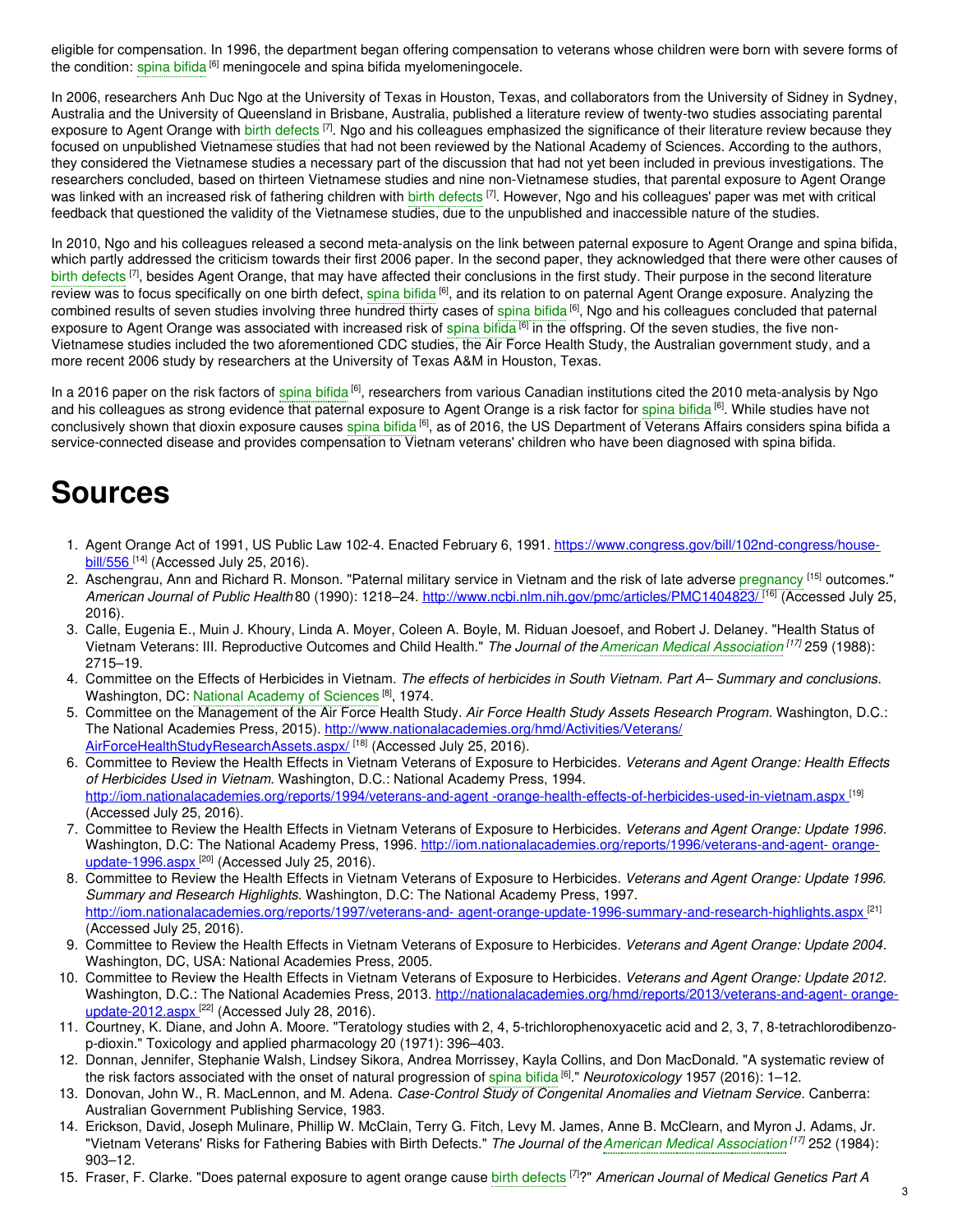149A (2009): 835–836.

- 16. Ngo, Anh Duc, Richard Taylor, and Christine L. Roberts. "Paternal Exposure to Agent Orange and Spina Bifida: A meta-analysis." *European Journal of Epidemiology*25 (2010): 37–44.
- 17. Panangala, Sidath and Daniel T. Shedd. "Vetearns Exposed to Agent Orange: Legislative History, Litigation, and Current Issues." *Congressional Research Service*. November 18, 2014. <https://fas.org/sgp/crs/misc/R43790.pdf> [23] (Accessed July 25, 2016).
- 18. Public Health. "Spina Bifida and Agent Orange." U.S. Department of Veteran Affairs. [http://www.publichealth.va.gov/exposures/agentorange/birth-defects/](https://www.publichealth.va.gov/exposures/agentorange/birth-defects/%0A%09spina-bifida.asp%20) spina-bifida.asp<sup>124</sup>l ((Accessed July 25, 2016). 19. Public Health. "Veterans' Diseases Associated with Agent Orange." U.S. Department of Veterans Affairs.
- [http://www.publichealth.va.gov/exposures/agentorange/conditions/](http://www.publichealth.va.gov/exposures/agentorange/%0A%09conditions/index.asp%20) index.asp<sup>1251</sup> ((Accessed July 25, 2016).
- 20. Schecter, Arnold, and John D. Constable. "Commentary: Agent Orange and Birth Defects in Vietnam." *International Journal of Epidemiology* 35 (2006): 1230–2. [http://ije.oxfordjournals.org/content/35/5/1230.full.pdf](http://ije.oxfordjournals.org/content/35/5/1230.full.pdf%20) [26] (Accessed July 25, 2016).
- 21. "Spina Bifida Fact Sheet." National Institute of Neurological Disorders and Stroke, 2013. [http://www.ninds.nih.gov/disorders/spina\\_bifida/detail\\_spina\\_bifida.](http://www.ninds.nih.gov/disorders/spina_bifida/%0A%09detail_spina_bifida.htm%20%20) htm [27] (Accessed July 25, 2016).
- 22. Trasler, Jacquetta M. and Tonia Doerksen. "Teratogen Update: Paternal Exposures—Reproductive Risks." *Teratology* 60 (1999): 161–172. [http://teratology.org/updates/60pg161.pdf](http://teratology.org/updates/60pg161.pdf%20%0A%09)<sup>[28]</sup> (Accessed July 25, 2016).
- 23. U.S. Department of Health, Education and Welfare, Public Health Service, Center for Disease Control. *Health Status of Vietnam Veterans: The Centers for Disease Control Vietnam Experience Study*. Washington, D.C.: US Department of Health and Human Services, 1989.
- 24. U.S. Department of Veterans Affairs. "Agent Orange Settlement Fund." [http://www.benefits.va.gov/compensation/claims-postservice](http://www.benefits.va.gov/compensation/claims-postservice-%0A%09agent_orange-settlement-settlementFund.asp%20)agent\_orange-settlement-settlementFund.asp<sup>[29]</sup> (Accessed July 25, 2016).
- 25. Wolfe, William H., Joel E. Michalek, Judson C. Miner, Alton J. Rahe, Cynthia A. Moore, Larry L. Needham, and Donald J. Patterson, Jr. "Paternal Serum Dioxin and Reproductive Outcomes among Veterans of Operation Ranch Hand." *Epidemiology* 6 (1995): 17–22. http://journals.lww.com/epidem/Abstract/1995/01000/ [PATERNAL\\_SERUM\\_DIOXIN\\_AND\\_REPRODUCTIVE\\_OUTCOMES.5.aspx](http://journals.lww.com/epidem/Abstract/1995/01000/%0A%09PATERNAL_SERUM_DIOXIN_AND_REPRODUCTIVE_OUTCOMES.5.aspx%20)<sup>\_[30]</sup> (Accessed July 25, 2016).

Spina bifida is a birth defect that affects the spines of developing fetuses and infants, and research in the 20th century indicated that chemicals in the herbicide Agent Orange likely lead to the birth defect. People with spina bifida can have nerve damage, paralysis, and mental disabilities. During the Vietnam War in the 1960s, the US military employed Agent Orange and other herbicides to destroy enemy crops and forest cover until 1970. Though studies of the link between Agent Orange exposure and birth defects were at first inconclusive, in 1995 the US National Academy of Sciences concluded that one birth defect, spina bifida, was associated with paternal Agent Orange exposure. Spina bifida was, by the twenty-first century, the only birth defect that the US Veterans Administration connected to Agent Orange exposure.

#### **Subject**

Agent [Orange](https://embryo.asu.edu/library-congress-subject-headings/agent-orange) <sup>[31]</sup> [Herbicide](https://embryo.asu.edu/library-congress-subject-headings/orange-herbicide) orange <sup>[32]</sup> [Orange,](https://embryo.asu.edu/library-congress-subject-headings/orange-agent) Agent <sup>[33]</sup> Orange, Herbicide <sup>[34]</sup> [Herbicides](https://embryo.asu.edu/library-congress-subject-headings/herbicides) <sup>[35]</sup> [Spina](https://embryo.asu.edu/library-congress-subject-headings/spina-bifida) bifida <sup>[36]</sup> Neural [tube--Abnormalities](https://embryo.asu.edu/library-congress-subject-headings/neural-tube-abnormalities) <sup>[37]</sup> Spinal [cord--Abnormalities](https://embryo.asu.edu/library-congress-subject-headings/spinal-cord-abnormalities) <sup>[38]</sup> [Spine--Abnormalities](https://embryo.asu.edu/library-congress-subject-headings/spine-abnormalities) <sup>[39]</sup> Spinal [Dysraphism](https://embryo.asu.edu/medical-subject-headings/spinal-dysraphism) <sup>[40]</sup> Spina Bifidia [Occulta](https://embryo.asu.edu/medical-subject-headings/spina-bifidia-occulta) <sup>[41]</sup> [Meningocele](https://embryo.asu.edu/medical-subject-headings/meningocele) <sup>[42]</sup>

#### **Topic**

[Disorders](https://embryo.asu.edu/topics/disorders)<sup>[43]</sup>

#### **Publisher**

Arizona State University. School of Life Sciences. Center for Biology and Society. Embryo Project Encyclopedia.

#### **Rights**

Copyright Arizona Board of Regents Licensed as Creative Commons Attribution-NonCommercial-Share Alike 3.0 Unported (CC BY-NC-SA 3.0) http://creativecommons.org/licenses/by-nc-sa/3.0/

#### **Format**

<u>[Articles](https://embryo.asu.edu/formats/articles)</u> [44]

**Last Modified** Wednesday, July 4, 2018 - 04:40

**DC Date Accessioned** Thursday, March 9, 2017 - 23:02

**DC Date Available** Thursday, March 9, 2017 - 23:02

**DC Date Created** 2017-03-09

### **DC Date Created Standard**

Thursday, March 9, 2017 - 07:00

[Contact](https://embryo.asu.edu/contact) Us